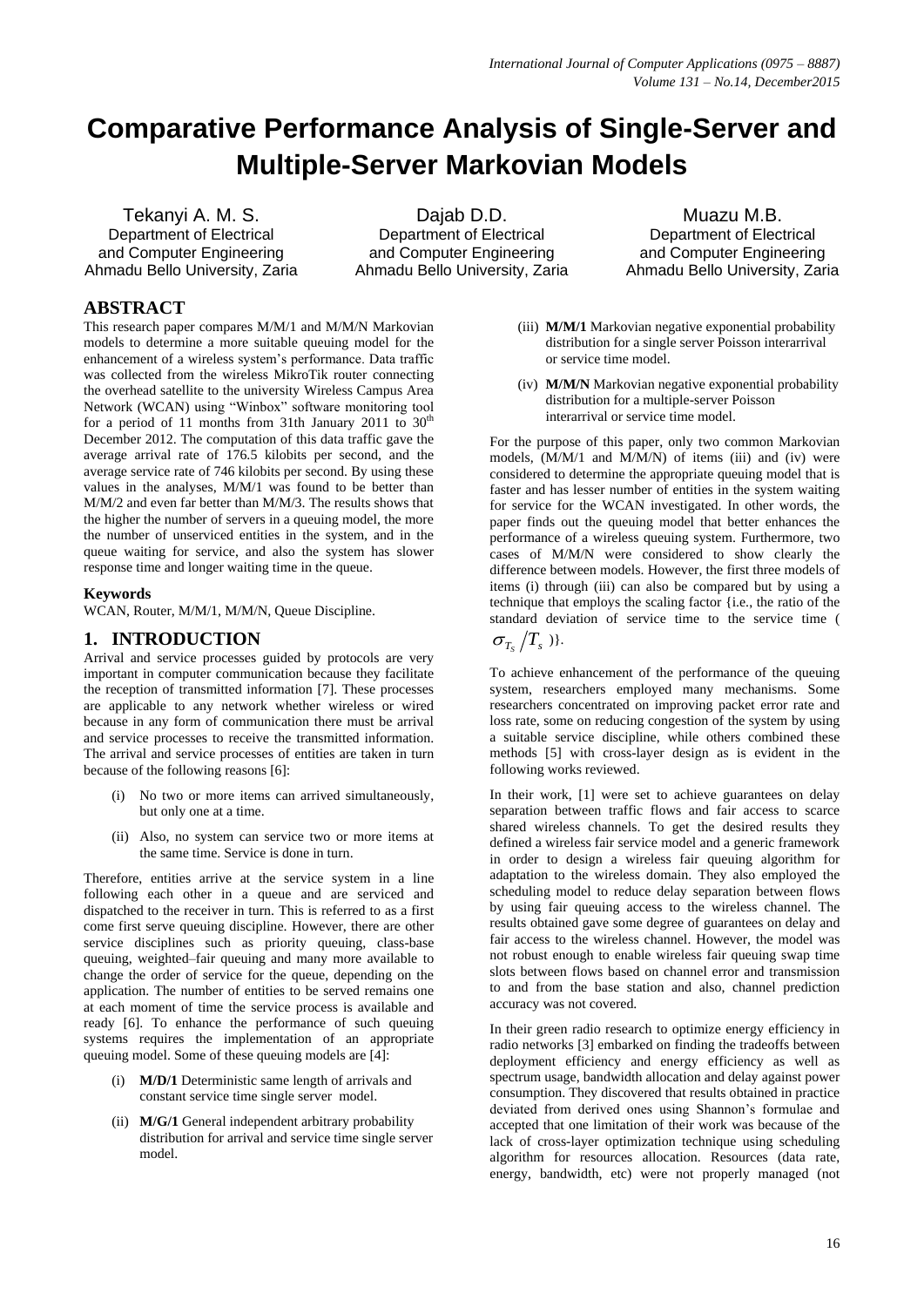dynamically allocated to avoid underutilization and wastage) and the use of an appropriate queuing discipline was not evident.

The research work of [5] compared the combined hybrid automatic repeat request (HARQ) with adaptive modulation and coding (AMC) schemes against the combined automatic repeat request (ARQ) with AMC. They discovered that the former combination gave better results on spectral efficiency, PER and end-to-end throughput. These results were achieved through cross-layer communication design which allowed individual protocol layers co-operate and share information of their retransmission schemes and parameters defining each service class. They also found that the AMC with HARQ combination was also more suitable for real time service than AMC with ARQ combination. Though they were able to identify the suitable model to achieve optimization, the model failed to address the effect of parameters optimization on the characteristics of each service class and queuing service discipline implemented.

In view of the limitations mentioned, in our approach to determine the best performance enhancement technique of a queuing system, we compared queuing models to identify the most suitable one for the university WCAN. The objectives are to save time and to reduce the number of entities waiting for service in the system.

#### **2. MATERIALS AND METHODS**

Traffic data used in the analyses was collected from the university network shown in Figure 1. The Mikro Tik router in Figure 2 linking the university network to the overhead satellite serves as a queuing system for traffic data captured over a period of 11 months from 31 January 2011 to 30 December 2012.



**Figure 1: Topology Diagram of ABU Network**

For the structural university network shown in Figure 1, the overhead satellite feeds only one main wireless access router that in turn forwards both interactive (video live streams, etc) and non-interactive (e-mails, etc) to other wireless routers

*International Journal of Computer Applications (0975 – 8887) Volume 131 – No.14, December2015*

distributed over various campuses, as well as the CAN connecting these campuses. This satellite-router arrangement shown Figure 2 can be taken as a queuing system. The arriving mix traffic from the overhead satellite follows Poisson distribution at an average arrival rate of  $\lambda$  packets per second (pps) and the wireless router is considered as a server system with an average service rate of  $\mu$  pps [8]. Congestion occurs when arrivals are faster than outgoings and packets queue for service at the router to avoid drop. Once the interface is free, they are serviced and delivered.



**Figure 2: Piosson Queuing System** [8]

## **2.1 Data Collected Process**

The process of data collection was done on a daily basis from Mondays to Fridays only, excluding Saturdays and Sundays when the place would have been closed. At this MikroTik router, arriving packets in kilobits per second (kbps) and transmitted packets also in kbps were captured from 9 am to 4 pm at an interval of two hours, that is, 9 am, 11 am, 1 pm, 3 pm, respectively and represented in a table form as illustrated in Appendix 1. This period was chosen because this was the time the system was always fully utilized.

Information contained in Appendix 1 was computed to give the average arrival rate ( $\lambda$ ) and average service rate ( $\mu$ ) represented in Table 1.

**Table 1: Average Arrival and Service Rates**

| R<br>A<br>т | <b>TOTAL</b> | <b>TOTAL</b> | <b>GRAND</b><br><b>TOTAL</b> | $AVG$ in<br>260Days | <b>USED</b><br><b>DATA</b> |
|-------------|--------------|--------------|------------------------------|---------------------|----------------------------|
| Е           |              |              |                              |                     |                            |
|             | 133933.5     | 45117.8      | 179051.3                     | 746.0471            | 746                        |
|             | 26138.2      | 16217.75     | 42355.95                     | 176.4831            | 176                        |

The totals of Appendix 1 referred to as T1 and T2 were rearranged and their summations computed as represented in Appendix 2. The totals of Appendix 2 are known as TOTAL 3 and TOTAL 4, respectively. Finally, Table 1 obtained from

Appendix 2 contains the average arrival rate ( $\lambda$  kbps) and average service rate ( $\mu$  kbps) for the 11 months period as represented in Appendix 3.

#### **2.2 Analyses of Queuing Models**

In queuing analysis, some vital assumptions are normally considered as itemized underneath, [2, 8]:

- 1. **Infinite queue size**, where no item is dropped or lost, then the value of the arrival rate  $(\lambda)$  is the same as that of the service rate  $(\mu)$  (i.e.,  $\lambda = \mu$ ).
- 2. **Infinite population size**, where the population loss does not affect the arrival rate.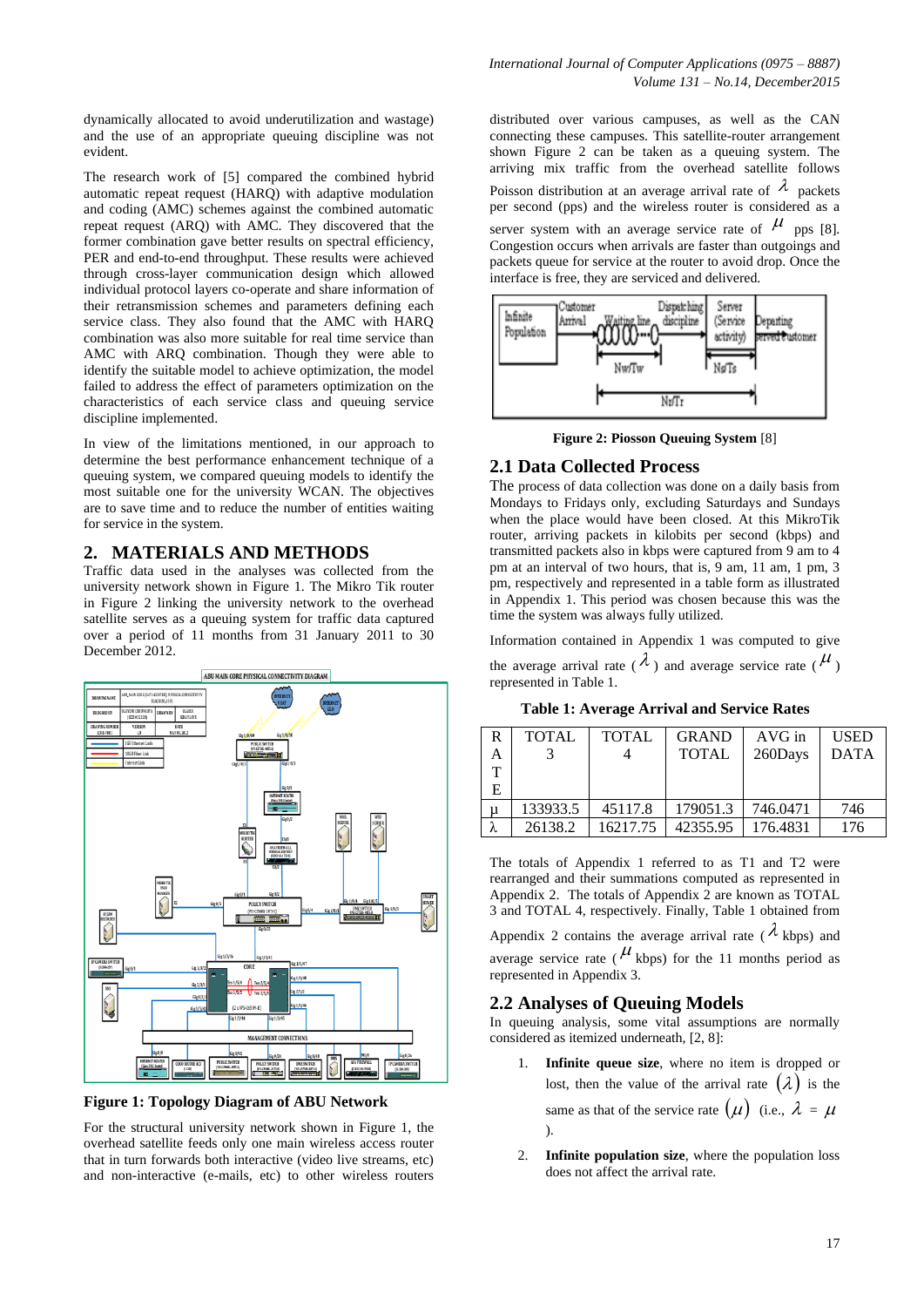3. **System is stable**, where utilization (offered load) is less than unity, i.e.,  $\rho < 1$  or  $\lambda < \mu$ , since  $\rho < \lambda/\mu$ .

Using values of average arrival rate  $(\lambda = 176.5kbps)$  and average service rate  $(\mu = 746kbps)$  obtained from data collected, the average number of entities resident in the system  $(N_r)$  and those waiting in the queue  $(N_w)$ , as well as the average response time  $(T<sub>r</sub>)$  and average waiting time  $\left(T_{_{\mathit{W}}}\right)$  <sub>of the system were calculated and tabulated in Table 1.</sub> *2.2.1 M/M/1 Single Server Queuing Model* The theoretical maximum input rate  $(\lambda)$  for a single-server, single-queue model with utilization  $(\rho)$  and traffic service  $\binom{m}{s}$  are related as follows [8]:

$$
\lambda = \frac{\rho}{T_s} \tag{1}
$$

Since  $\rho < \lambda/\mu$  then equation (1) becomes:

$$
T_S = \frac{1}{\mu} \tag{2}
$$

For M/M/1 system, different set of equations are obtained [8] for calculating the following parameters used for comparison:

$$
N_r = \frac{\rho}{1 - \rho} \tag{3}
$$

where  $N_r$  is average number of entities in system.

Since utilization  $\rho = \lambda / \mu$ , then equation (3) becomes:

$$
N_r = \frac{\lambda}{\mu - \lambda} = \frac{176.5}{746 - 176.5} = 0.31
$$
  

$$
N_w = \frac{\rho^2}{1 - \rho}
$$
 (4)

where  $N_w$  is average number of entities waiting in the system.

Since utilization  $\rho = \lambda / \mu$ , equation (4) becomes:

$$
N_w = \frac{\lambda^2}{\mu(\mu - \lambda)}
$$

$$
= \frac{(176.5)^2}{746(746 - 176.5)} = 0.07
$$

$$
T_r = \frac{T_s}{1 - \rho} \tag{5}
$$

where  $T_r$  is the average time entities spend in the system.

Since, 
$$
\rho = \lambda/\mu
$$
 and  $T_s = 1/\mu$ , equation (5) is now:  
\n
$$
T_r = \frac{1}{\mu - \lambda}
$$
\n
$$
= \frac{1}{746 - 176.5} = 1.8 \ \mu \sec
$$
\n
$$
T_w = \frac{\rho T_s}{1 - \rho}
$$
\n(6)

where  $T_w$  is the waiting time in the system.

$$
\text{With } \rho = \lambda / \mu \text{ and } T_s = 1 / \mu \text{, equation (6) becomes:}
$$
\n
$$
T_w = \frac{\lambda}{\mu(\mu - \lambda)}
$$
\n
$$
= \frac{176.5}{746(746 - 176.5)} = 0.4 \text{ } \mu \text{sec}
$$

#### *2.2.2 M/M/N Multiple Server Queuing Model* Similarly, the system assumes Poisson arrival rates, exponential service times and a dispatch discipline that follows First-In-First-Out algorithm, where all servers are assumed to be equally loaded, have the same service time and no entity is dropped from the queue [8].

With these assumptions, the Poisson ratio function is given by [8] as:

$$
K = \frac{\sum_{j=1}^{N} \frac{(N\rho)^j}{j!}}{\sum_{j=1}^{N+1} \frac{(N\rho)^j}{j!}}
$$
(7)

If two servers are used for the queuing system, where  $N = 2$ , then:

$$
K = \frac{\frac{(2\rho)^{1}}{1!} + \frac{(2\rho)^{2}}{2!}}{\frac{(2\rho)^{1}}{1!} + \frac{(2\rho)^{2}}{2!} + \frac{(2\rho)^{3}}{3!}}
$$

$$
= \frac{3 + 3\rho}{3 + 3\rho + 2\rho^{2}}
$$
(8)

When all servers are occupied, the probability that any new arrival will meet the servers busy and be placed in a queue is defined by the Erlang-C function as in [8]: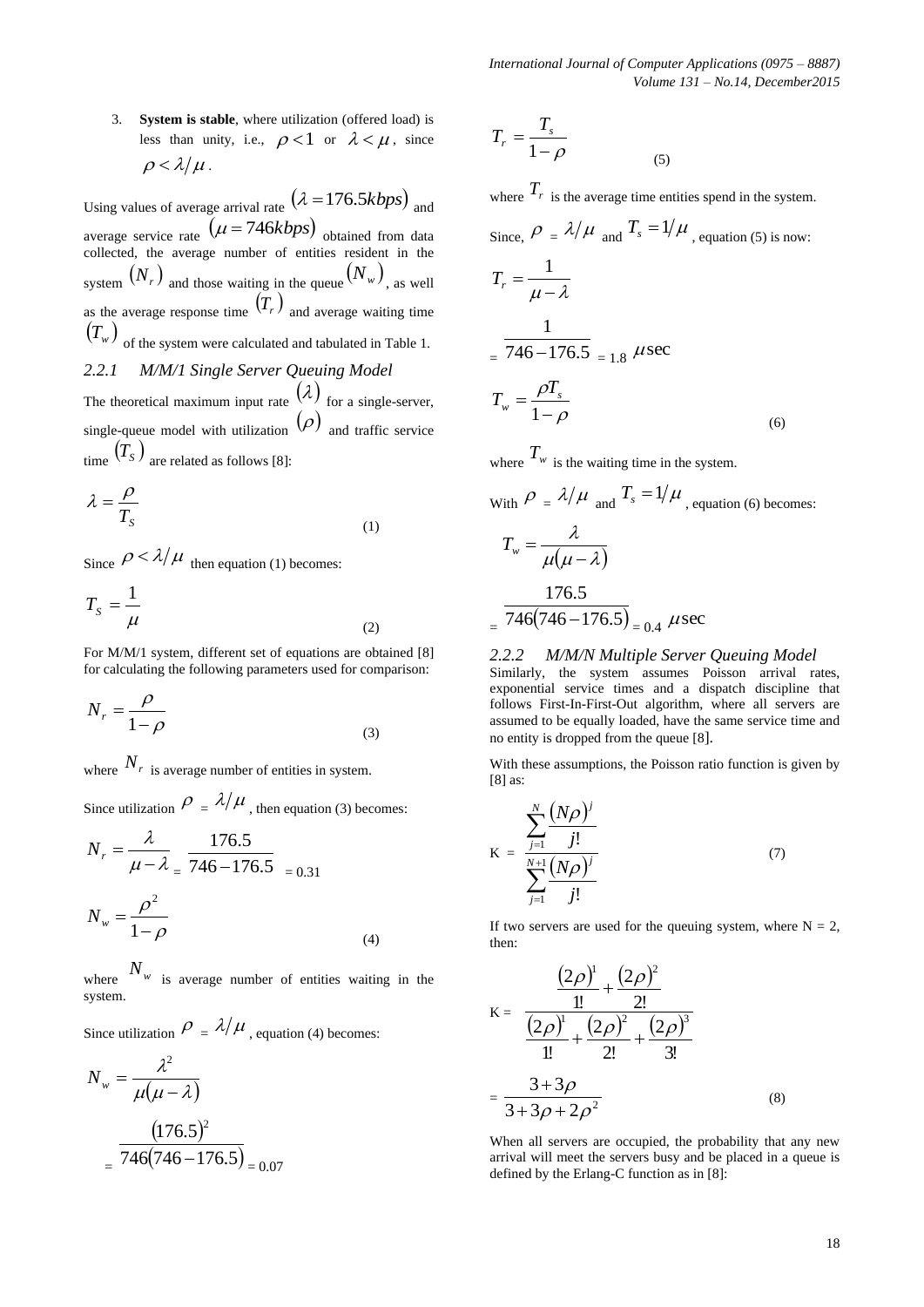*International Journal of Computer Applications (0975 – 8887) Volume 131 – No.14, December2015*

$$
C = \frac{1 - K}{1 - \rho K} \tag{9}
$$

Therefore, substituting for K from equation (8) into equation (9), C becomes:

$$
C = \frac{1 - \frac{3 + 3\rho}{3 + 3\rho + 2\rho^2}}{1 - \rho \left(\frac{3 + 3\rho}{3 + 3\rho + 2\rho^2}\right)}
$$
  
= 
$$
\frac{\left(3 + 3\rho + 2\rho^2\right) - \left(3 + 3\rho\right)}{\left(3 + 3\rho + 2\rho^2\right) - \rho\left(3 + 3\rho\right)}
$$
  
= 
$$
\frac{2\rho^2}{3 - \rho^2}
$$
(10)

The average number of entities in this two-server queuing system, waiting and being served is [8]:

$$
N_r = C \frac{\rho}{1 - \rho} + 2\rho \tag{11}
$$

Substituting C from equation (10) into equation (11) gives the average number of entities in the system as:

$$
N_r = \left(\frac{2\rho^2}{3-\rho^2}\right)\left(\frac{\rho}{1-\rho}\right) + 2\rho
$$

Since  $\rho = \lambda / \mu$ , therefore,  $N_r$  can be rewritten as follows:

$$
N_r = \left(\frac{2\lambda^2}{3\mu^2 - \lambda^2}\right)\left(\frac{\lambda}{\mu - \lambda}\right) + 2\left(\frac{\lambda}{\mu}\right)
$$

Since arrival rate for each server is  $\lambda = 176.5$  kbps and there are two servers available in this M/M/2 system, then total arrival rate is  $2\lambda = 353$  kbps. Therefore:

$$
N_r = \left(\frac{2(353)^2}{3(746)^2 - (353)^2}\right) \left(\frac{353}{746 - 353}\right) + 2\left(\frac{353}{746}\right) = 1.1
$$

Similarly, the average number of items in this two-server queuing system, waiting to be served is [8]:

$$
N_w = C \left( \frac{\rho}{1 - \rho} \right) \tag{12}
$$

Substituting C and expressing it in terms of terms of average arrival rate  $(\lambda)$  and average service rate  $(\mu)$ ,  $N_{_W}$  is:

$$
N_w = \left(\frac{2\rho^2}{3-\rho^2}\right)\left(\frac{\rho}{1-\rho}\right)
$$

$$
= \left(\frac{2\lambda^2}{3\mu^2 - \lambda^2}\right)\left(\frac{\lambda}{\mu - \lambda}\right)
$$

Similarly, with the total arrival rate of  $2\lambda = 353$  kbps for this M/M/2 system,  $N_w$  is:

$$
N_{w} = \left(\frac{2(353)^{2}}{3(746)^{2} - (353)^{2}}\right)\left(\frac{353}{746 - 353}\right) = 0.14
$$

The average time entities spend in the system in terms of service time  $(T_s)$ , utilization  $(\rho)$  and Erlang-C function is given as [8]:

$$
T_r = \left(\frac{C}{N}\right)\left(\frac{T_s}{1-\rho}\right) + T_s \tag{13}
$$

Substituting C from equation (8),  $(T_s = 1/\mu)$ ,  $\rho = \lambda/\mu$ and expressing equation (13) in terms of average arrival rate  $\left(\mathcal{\lambda}\right)$  and average service rate  $\left(\mu\right)$ ,  $T_{r}$  is:

$$
T_r = \left(\frac{2\rho^2}{6 - 2\rho^2}\right)\left(\frac{T_s}{1 - \rho}\right) + T_s
$$

$$
= \left(\frac{\lambda^2}{3\mu^2 - \lambda^2}\right)\left(\frac{1}{\mu - \lambda}\right) + \frac{1}{\mu}
$$

Since, the total arrival rate for this M/M/2 system  $2\lambda = 353$ kbps, then  $T_r$  is:

$$
T_r = \left(\frac{(353)^2}{3(746)^2 - (353)^2}\right) \left(\frac{1}{746 - 353}\right) + \frac{1}{746} = 1.8 \text{ } \mu \text{sec}
$$

The average waiting time of entities expressed in terms of service time  $(T_s)$ , utilization  $(\rho)$  and Erlang-C function is as follows [8]:

$$
T_w = \left(\frac{C}{N}\right) \left(\frac{T_s}{1-\rho}\right) \tag{14}
$$

Substituting C from equation (10),  $(T_s = 1/\mu)$ , ( $\rho =$  $\lambda/\mu$ ) and expressing equation (14) in terms of average arrival rate  $(\lambda)$  and average service rate  $(\mu)$ ,  $T_{_w}$  is:

$$
T_w = \left(\frac{C}{N}\right) \left(\frac{T_s}{1-\rho}\right)
$$

$$
= \left(\frac{\lambda^2}{3\mu^2 - \lambda^2}\right) \left(\frac{1}{\mu - \lambda}\right)
$$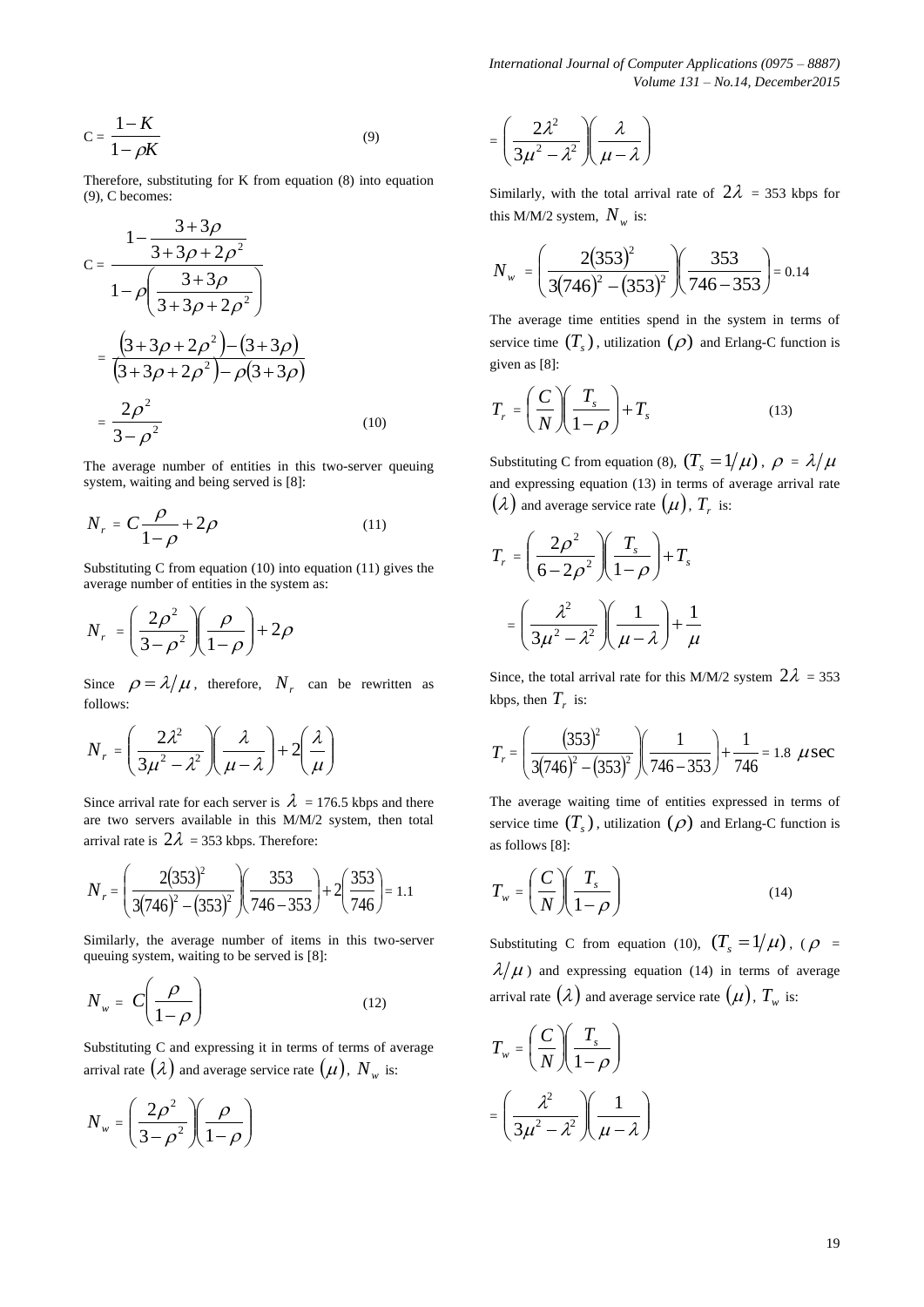*International Journal of Computer Applications (0975 – 8887) Volume 131 – No.14, December2015*

Similarly, with the total arrival rate of  $2\lambda = 353$  kbps for this M/M/2 system,  $T_w$  is:

$$
T_{w} = \left(\frac{(353)^2}{3(746)^2 - (353)^2}\right)\left(\frac{1}{746 - 353}\right) = 0.4 \ \ \mu \sec
$$

Similarly, if three servers are used for the queuing system, where  $N = 3$  in this case, then from equation (7):

$$
K = \frac{\frac{(3\rho)^{1}}{1!} + \frac{(3\rho)^{2}}{2!} + \frac{(3\rho)^{3}}{3!}}{\frac{(3\rho)^{1}}{1!} + \frac{(3\rho)^{2}}{2!} + \frac{(3\rho)^{3}}{3!} + \frac{(3\rho)^{4}}{4!}}
$$

$$
= \frac{\frac{(3\rho)}{1} + \frac{(3\rho)^{2}}{2} + \frac{(3\rho)^{3}}{6}}{\frac{(3\rho)}{1} + \frac{(3\rho)^{2}}{2} + \frac{(3\rho)^{3}}{6} + \frac{(3\rho)^{4}}{24}}
$$

$$
= \frac{72\rho + 108\rho^{2} + 108\rho^{3}}{72\rho + 108\rho^{2} + 108\rho^{3} + 81\rho^{4}}
$$

$$
= \frac{8 + 12\rho + 12\rho^{2}}{8 + 12\rho + 12\rho^{2} + 9\rho^{3}}
$$

But from equation (7):

$$
C = \frac{1-K}{1-\rho K}
$$
  
= 
$$
\frac{1 - \left(\frac{8+12\rho + 12\rho^2}{8+12\rho + 12\rho^2 + 9\rho^3}\right)}{1-\rho\left(\frac{8+12\rho + 12\rho^2}{8+12\rho + 12\rho^2 + 9\rho^3}\right)}
$$
  
= 
$$
\frac{9\rho^3}{8+4\rho - 3\rho^3}
$$
(15)

From equation (11), the average number of entities in this three-server queuing system, waiting and being served is:

$$
N_r = C \frac{\rho}{1 - \rho} + 2\rho
$$

where C is obtained from equation (15) to give  $N_r$  as:

$$
N_r = \left(\frac{9\rho^3}{8 + 4\rho - 3\rho^3}\right)\left(\frac{\rho}{1-\rho}\right) + 2\rho
$$

Since  $\rho = \lambda / \mu$ , therefore, in terms of  $\lambda$  and  $\mu$ ,  $N_r$  is:

$$
N_r = \left(\frac{9\lambda^3}{8\mu^3 + 4\mu^2\lambda - 3\lambda^3}\right)\left(\frac{\lambda}{\mu - \lambda}\right) + 2\left(\frac{\lambda}{\mu}\right)
$$

Since the arrival rate for each server is  $\lambda = 176.5 kbps$ and there are three servers in this M/M/3 system. Therefore, total arrival rate is  $3\lambda = 529.5kbps$ , thus giving  $N_r$  as:

$$
N_r =
$$
\n
$$
\left(\frac{9(529.5)^3}{8(746)^3 + 4(746)^2(529.5) - 3(529.5)^3}\right)\left(\frac{529.5}{746 - 529.5}\right) + 2\left(\frac{529.5}{746}\right)
$$
\n= 2.2

Similarly, from equation (12), the average number of items in this three-server queuing system, waiting to be served is:

$$
N_w = C \left(\frac{\rho}{1-\rho}\right)
$$

Hence, substituting C from equation (15) and expressing it in terms of  $\lambda$  and  $\mu$ , taking into account that arrival rate for M/M/3 system is  $3\lambda = 529.5kbps$ , then  $N_w$  becomes:

$$
N_w = \left(\frac{9\lambda^3}{8\mu^3 + 4\mu^2\lambda - 3\lambda^3}\right)\left(\frac{\lambda}{\mu - \lambda}\right)
$$
  
\n
$$
N_w = \left(\frac{9(529.5)^3}{8(746)^3 + 4(746)^2(529.5) - 3(529.5)^3}\right)\left(\frac{529.5}{746 - 529.5}\right)
$$
  
\n= 0.8

Also, from equation (13), the average time entities spend in the system in terms of service time  $(T_s)$ , utilization  $(\rho)$ and Erlang-C function for M/M/3 system is given as:

$$
T_r = \left(\frac{C}{N}\right)\left(\frac{T_s}{1-\rho}\right) + T_s
$$

Since  $(T_s = 1/\mu)$ ,  $(\rho = \lambda/\mu)$  and C can be obtained from equation (15),  $T_r$  is now:

$$
T_r = \left(\frac{9\rho^3}{3\{8+4\rho-3\rho^3\}}\right)\left(\frac{T_s}{1-\rho}\right) + T_s
$$

$$
= \left(\frac{9\lambda^3}{3\{8\mu^3+4\mu^2\lambda-3\lambda^3\}}\right)\left(\frac{1}{\mu-\lambda}\right) + \frac{1}{\mu}
$$

 $T_r = 1.9 \ \mu \text{sec}$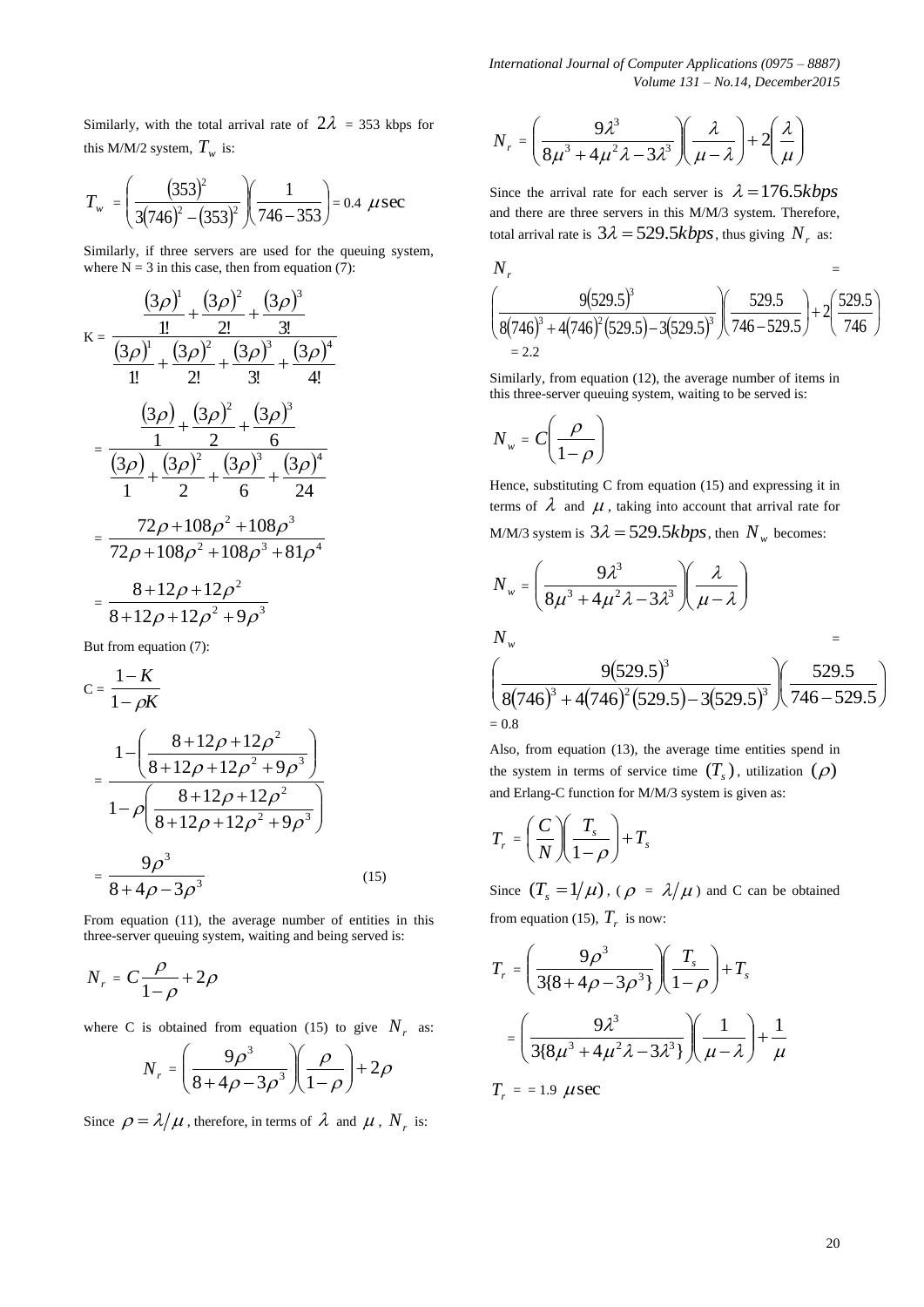$$
\left(\frac{9(529.5)^3}{3\{8(746)^3+4(746)^2(529.5)-3(529.5)^3\}}\right)\left(\frac{1}{746-529.5}\right)+\frac{1}{746} = 0.8
$$

Similarly, from equation (14), the average waiting time of entities expressed in terms of service time  $(T_s)$ , utilization  $(\rho)$  and Erlang-C function is:

$$
T_w = \left(\frac{C}{N}\right)\left(\frac{T_s}{1-\rho}\right)
$$

This can be expressed in terms of  $\lambda$  and  $\mu$ , given that  $(T_s = 1/\mu)$ , ( $\rho = \lambda/\mu$ ) and C can be obtained from equation (15).

$$
T_w = \left(\frac{C}{N}\right)\left(\frac{T_s}{1-\rho}\right)
$$
  
= 
$$
\left(\frac{9\rho^3}{3\{8+4\rho-3\rho^3\}}\right)\left(\frac{T_s}{1-\rho}\right)
$$
  
= 
$$
\left(\frac{9\lambda^3}{3\{8\mu^3+4\mu^2\lambda-3\lambda^3\}}\right)\left(\frac{1}{\mu-\lambda}\right)
$$

 $T_w$  =

$$
\left(\frac{9(529.5)^3}{3\{8(746)^3+4(746)^2(529.5)-3(529.5)^3\}}\right)\left(\frac{1}{746-529.5}\right)
$$
  
= 0.5  $\mu$ sec

#### **3. RESULTS AND DISCUSSIONS**

Using equations (1) through (15), the values of respective parameters for each of the models were computed and tabulated as represented in Table 2. These parameters include, the average number  $(N_r)$  of entities being served, the average number  $(N_w)$  of entities waiting to be served, average time  $(T_r)$  entities spend in the system and average waiting time ( $T_w$ ) of entities in the queue.

**Table 2: Parameter Values of Different Mode**

| Model | No of   | Parameter values |           |        |        |  |  |
|-------|---------|------------------|-----------|--------|--------|--|--|
| Type  | Servers | Nr               | <b>Nw</b> | Tr(us) | Tw(us) |  |  |
| M/M/1 |         | 0.31             | 0.07      | 1.8    | 0.4    |  |  |
| M/M/2 |         |                  | 0.14      | 1.8    | 0.4    |  |  |
| M/M/3 |         | າ າ              | 0.8       | 1.9    | 0.5    |  |  |

From the parameter values represented in Table 2, a single server queuing model is preferred over a multiserver model because it has lesser average number of entities resident in the system and those in the queue waiting to be served, as well as lesser average response time and waiting time. Furthermore, M/M/1 is preferred because it represents the best case of the family of single server models with a unity scaling factor and well defined Poisson arrival rate and exponential service time [4].



**Fig. 3: Comparison of Mo Numbers of Entities** 

From Fig. 3, multiple server model has more entities in the queuing system than a single server model. Also, the number of entities in the system increases with an increase in the number of servers available. These are equally true for both entities resident in the system and those waiting in the queue for service.



**Fig. 4: Comparison of Response and Waiting Times**

Time comparison of the models is not apparent when the number of servers is not more than two because both the single server and the double server models give the same response and waiting times. The superiority of the single server model becomes evident only when the number of servers is more than two. The single server model registers faster response time and lesser waiting time than the multiple (three) server model as represented in Fig. 4.

#### **4. CONCLUSION**

It was discovered that the average number of entities in the system to be served, and the average number of entities in the queue waiting for service for M/M/1 model are lesser than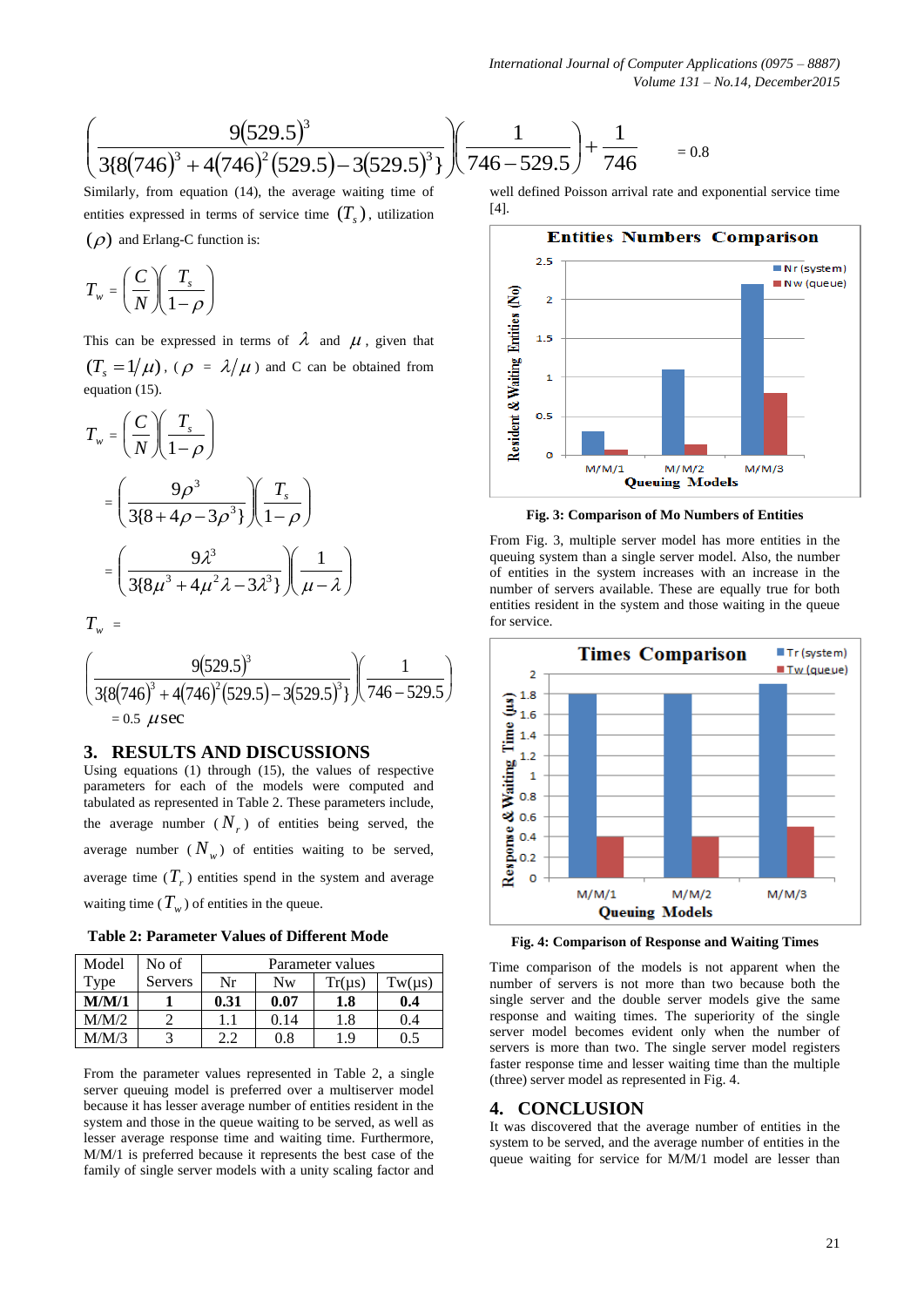their corresponding numbers for both M/M/2 and M/M/3 models as shown in Table 2 and Fig. 3 and Fig. 4.

Furthermore, the average time entities spend in the system and the average waiting time of entities in the queue for M/M/1model are also lesser than those of M/M/3 model. However, there is no time difference between both M/M/1 and M/M/2 models. Hence, the scope of the study can include higher number servers in order to get a true picture.

Therefore, M/M/1 was found to be better than M/M/3 because of lesser  $\{(2.2-0.31)/2.2*100 = 86\% \}$  number of entities in the system and lesser number of entities (91%) in the queue waiting for service, as well as having faster  $\{(1.9 1.8/1.9*100 = 5%$  response time and lesser (20%) waiting time. Others were calculated likewise.

## **5. ACKNOWLEDGEMENTS**

We express our thanks and appreciation to Professor B. G. Bajoga, Dr. S. M. Sani, and all those who contributed to this work, particularly staff of ICT Centre.

## **6. REFERENCES**

- [1] Bharghavans, V., Lu, S. and Nandagopal, T. (February 1999), "Fair Queuing in Wireless Networks: lssues and Approaches," University of Illinois, IEEE Communications Magazine, 1070-9916-02. 44-53.
- [2] Bobarshad, H. and Shikh-Bahaei, M., (2009), "M/M/1 queuing Model for Adaptive Cross-Layer Error Protection in WLANs," Wireless Communication and Networking Conference (WCNC), Budapest, IEEE, 978- 1-4244-2948-6/2009, 10.1109/WCNC.2009.4917798. 1- 6.
- [3] Chen, Y. Zhang, S., Xu, S. and Ye Li, G. (2011), "Fundamental Tradeoffs on Green Wireless Networks," Green Radio Excellence in Architectures and Technologies (GREAT) Research Team, Huawei Technologies Co., Limited, Shanghai, China. Retrieved 21 September 2013 from www.arxiv.org/pdf/1101.4343.
- [4] Klienrock, L. (1988), "Performance evaluation of Dributed Computer-Communication Systems," in Chapter 1, Queuing theory and Its Applications, Boxma, O.J. and Syski, R. Eds. North-Holland Elsevier Science Publishing Company, Inc. 1-57.
- [5] Kwang-Chun Go, Jae-Ryong Cha, Seong-Keun Oh and Jae-Hym Kim (2013), "End-to-End Performance Analysis based on Cross-Layer Retransmission Scheme in Wireless Communication System," IEEE Journal paper, International Conference On Information Networking (ICOIN). 141 – 144.
- [6] Liu, Q., Zhou, Z. and Giannakis, G. B., (2005), "Queuing with Adaptive Modulation and Coding Over Wireless Links: Cross-Layer Analysis and Design," IEEE Transactions on wireless communications. 4(10)/74–80.
- [7] Sharma Sanjay, (2010), "Computer networks (principles, technologies and protocols)," S. K. Kataria & Sons Publishers, New Delhi-110002, India, First Edition. 652- 689
- [8] Stallings, William, (2000), "Queuing Analysis". Retrieved 21 November 2011 from SOURC[Ehttp://WilliamStallings.com/StudentSupport.ht](http://williamstallings.com/StudentSupport.html) [ml](http://williamstallings.com/StudentSupport.html).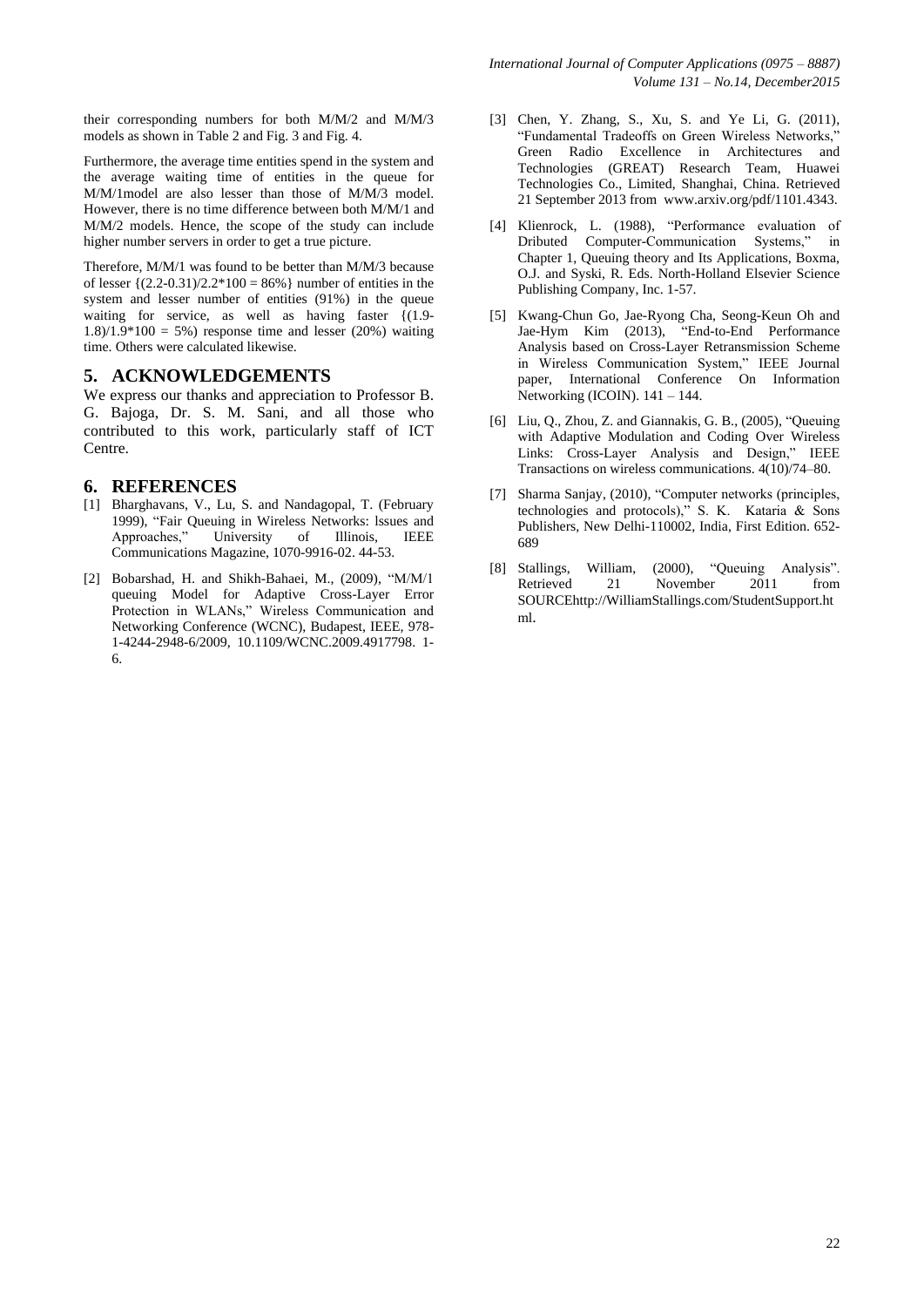# **7. APPENDIX**

| Appendix 1: Arrival and Service Rates with Received and Transmitted Packets for the Public Router of ABU WCAN Network and their total |                   |             |        |              |        |        |             |        |              |        |        |             |        |              |        |         |
|---------------------------------------------------------------------------------------------------------------------------------------|-------------------|-------------|--------|--------------|--------|--------|-------------|--------|--------------|--------|--------|-------------|--------|--------------|--------|---------|
|                                                                                                                                       | 31 Jan - 18 Feb   |             |        |              |        |        |             |        | Τ1           |        |        |             |        |              |        |         |
| <b>Items</b>                                                                                                                          | Mon               | <b>Tues</b> | Wed    | <b>Thurs</b> | Fri    | Mon    | <b>Tues</b> | Wed    | <b>Thurs</b> | Fri    | Mon    | <b>Tues</b> | Wed    | <b>Thurs</b> | Fri    | Τ1      |
| µkbps                                                                                                                                 | 204.2             | 232.8       | 105.4  | 1664.4       | 822.1  | 1007.7 | 1013.8      | 1005.6 | 1005.2       | 822.1  | 897.3  | 1005.8      | 905.3  | 966.4        | 98.2   | 11756.3 |
| <b>Akbps</b>                                                                                                                          | 7.1               | 13.1        | 21.9   | 100.3        | 93.8   | 103.4  | 79.4        | 99.5   | 81.8         | 93.8   | 6000   | 35.9        | 32     | 31.7         | 10.8   | 6804.5  |
|                                                                                                                                       | 21 Feb - 11 Mar   |             |        |              |        |        |             |        |              |        |        |             |        |              |        |         |
| µkbps                                                                                                                                 | 346.1             | 180.5       | 382.7  | 105.5        | 637.6  | 603.7  | 790.6       | 361.9  | 332.2        | 995.8  | 1002.2 | 1003.7      | 1007.2 | 1001.2       | 1009.4 | 9760.3  |
| λkbps                                                                                                                                 | 23.3              | 7.4         | 21.6   | 24.7         | 46.7   | 25.7   | 45.2        | 16.1   | 15.9         | 86.3   | 61     | 72.4        | 91.9   | 58.2         | 56.4   | 652.8   |
|                                                                                                                                       | 14 Mar - 1 Apr    |             |        |              |        |        |             |        |              |        |        |             |        |              |        |         |
| µkbps                                                                                                                                 | 1005.1            | 1002.2      | 1004.9 | 1006.9       | 1004.3 | 1007.4 | 1002.7      | 1005.3 | 1009.9       | 1009.9 | 1002.7 | 1009.4      | 1005.2 | 1004.8       | 964.9  | 15045.6 |
| λkbps                                                                                                                                 | 64.7              | 67.8        | 64.4   | 57.8         | 69.7   | 77.9   | 60.6        | 96.9   | 78.2         | 81.7   | 60.6   | 106.8       | 91.2   | 82.1         | 177    | 1237.4  |
|                                                                                                                                       | 4 Apr - 23 Apr    |             |        |              |        |        |             |        |              |        |        |             |        |              |        |         |
| <b>µkbps</b>                                                                                                                          | 788.7             | 888.3       | 878.1  | 762.4        | 6200   | 6300   | 6400        | 6300   | 6200         | 3600   | 519.7  | 517         | 511.7  | 523.5        | 513.1  | 40902.5 |
| λkbps                                                                                                                                 | 139.1             | 203.3       | 158.5  | 204.5        | 953    | 786    | 829.1       | 799.9  | 870.3        | 885.8  | 87.8   | 108.9       | 76.8   | 67.7         | 72.9   | 6243.6  |
|                                                                                                                                       | 26 Apr - 13 May   |             |        |              |        |        |             |        |              |        |        |             |        |              |        |         |
| µkbps                                                                                                                                 | 511               | 515.9       | 507.3  | 520.7        | 526    | 7900   | 6200        | 5900   | 6400         | 836.2  | 619.8  | 475.8       | 281.4  | 519.5        | 730.9  | 32444.5 |
| λkbps                                                                                                                                 | 95.5              | 46.7        | 107.3  | 52.4         | 48.8   | 1965.1 | 1438.8      | 1456.7 | 1027.3       | 69     | 83.4   | 62.6        | 23.3   | 51.6         | 91.2   | 6619.7  |
|                                                                                                                                       | 16 May - 3 June   |             |        |              |        |        |             |        |              |        |        |             |        |              |        |         |
| µkbps                                                                                                                                 | 541.4             | 420.6       | 339.4  | 230.5        | 926    | 969    | 861.3       | 920    | 831.3        | 956.2  | 1003.4 | 1003.3      | 713.2  | 664.1        | 1009.8 | 11389.5 |
| λkbps                                                                                                                                 | 50.3              | 29.5        | 37.7   | 46.8         | 96.3   | 162.6  | 95.1        | 125.9  | 74.1         | 48.5   | 81.4   | 72.6        | 86.8   | 111.8        | 104.2  | 1223.6  |
|                                                                                                                                       | 6 June - 24 June  |             |        |              |        |        |             |        |              |        |        |             |        |              |        |         |
| <b>µkbps</b>                                                                                                                          | 13.2              | 3.8         | 2.8    | 798          | 5.2    | 1002.7 | 1007.2      | 1002.6 | 1001.4       | 1004.1 | 86.5   | 150.8       | 79.7   | 213.8        | 140.9  | 6512.7  |
| λkbps                                                                                                                                 | 14.2              | 6.6         | 6.3    | 3.5          | 4.5    | 44.1   | 56.1        | 57.9   | 53.2         | 57.6   | 41.5   | 32.7        | 43.1   | 42.9         | 42.1   | 506.3   |
|                                                                                                                                       | 27 June - 15 July |             |        |              |        |        |             |        |              |        |        |             |        |              |        |         |
| µkbps                                                                                                                                 | 206.8             | 201.7       | 240.5  | 155          | 138.8  | 420.2  | 694.8       | 632.3  | 656.2        | 900.1  | 526.3  | 175.9       | 391.3  | 263.1        | 519.1  | 6122.1  |
| λkbps                                                                                                                                 | 42.5              | 58.5        | 67     | 38.8         | 40.4   | 306.8  | 304.7       | 306.7  | 319.1        | 273.6  | 173    | 161.7       | 207.7  | 469.3        | 80.5   | 2850.3  |
|                                                                                                                                       | 18 July - 5 Aug   |             |        |              |        |        |             |        | T2           |        |        |             |        |              |        |         |
| µkbps                                                                                                                                 | 6000              | 20.4        | 69.4   | 4.7          | 36.5   | 999.2  | 1001.9      | 1039.1 | 969.3        | 1005.8 | 998.2  | 1020.8      | 1039.6 | 970.9        | 1010.1 | 16185.9 |
| λkbps                                                                                                                                 | 1300              | 9.1         | 36.5   | 9.6          | 17.6   | 335.8  | 324.5       | 230.7  | 334.4        | 454.3  | 201    | 275.7       | 329.7  | 391.7        | 234.2  | 4484.8  |
|                                                                                                                                       | 8 Aug - 26 Aug    |             |        |              |        |        |             |        |              |        |        |             |        |              |        |         |
| <b>µkbps</b>                                                                                                                          | 74.1              | 82.8        | 74.9   | 93.4         | 107.9  | 99.1   | 114.2       | 145.7  | 203          | 120.2  | 48.8   | 49.3        | 27.2   | 6.1          | 20.3   | 1267    |
| λkbps                                                                                                                                 | 13.2              | 12.9        | 15.9   | 18.4         | 12.8   | 30.7   | 11.4        | 48.1   | 31.7         | 40.4   | 24.4   | 9.1         | 4.8    | 3.1          | 8.9    | 285.8   |
|                                                                                                                                       | 29 Aug - 16 Sept  |             |        |              |        |        |             |        |              |        |        |             |        |              |        |         |
| µkbps                                                                                                                                 | 444.1             | 465.7       | 295.9  | 463.3        | 503.4  | 189.4  | 148.5       | 147.7  | 134.3        | 207.3  | 157.1  | 196         | 189    | 171.6        | 225.4  | 3938.7  |
| λkbps                                                                                                                                 | 177.6             | 179.6       | 308.8  | 332.4        | 277.6  | 49.9   | 27.9        | 90.4   | 39.8         | 69.5   | 37.4   | 47.3        | 64.3   | 36.8         | 81.4   | 1820.7  |
|                                                                                                                                       | 19 Sept - 7 Oct   |             |        |              |        |        |             |        |              |        |        |             |        |              |        |         |
| µkbps                                                                                                                                 | 257.9             | 261.1       | 264.8  | 208.3        | 226.7  | 265.4  | 261.2       | 264.5  | 250.7        | 255.1  | 337.1  | 472.4       | 491.7  | 397.1        | 410.1  | 4624.1  |
| λkbps                                                                                                                                 | 104.9             | 96.2        | 52.6   | 145.9        | 61.3   | 88.7   | 67.9        | 73.8   | 57.3         | 83.4   | 38.5   | 82.8        | 37     | 38           | 43.8   | 1072.1  |
|                                                                                                                                       | 10 Oct - 28 Oct   |             |        |              |        |        |             |        |              |        |        |             |        |              |        |         |
| µkbps                                                                                                                                 | 508.6             | 478.8       | 352.7  | 370.6        | 296.4  | 324    | 379.8       | 360.8  | 236.2        | 267.1  | 172.6  | 160.5       | 114.9  | 254.8        | 161.2  | 4439    |
| λkbps                                                                                                                                 | 35.4              | 50.4        | 42.7   | 42.5         | 47.1   | 40.9   | 131.7       | 59.7   | 122.7        | 124.5  | 42     | 29.4        | 34.6   | 31.6         | 27.4   | 862.6   |
|                                                                                                                                       | 31 Oct - 18 Nov   |             |        |              |        |        |             |        |              |        |        |             |        |              |        |         |
| µkbps                                                                                                                                 | 717.7             | 514.2       | 524.4  | 514.7        | 461    | 516    | 509         | 517.3  | 515.1        | 254.8  | 227.5  | 461.1       | 470.8  | 395.7        | 418.1  | 7017.4  |
| λkbps                                                                                                                                 | 169.5             | 61.6        | 74.3   | 53.2         | 71.1   | 43     | 97.1        | 87.4   | 66.7         | 31.6   | 542    | 703.1       | 690    | 688.8        | 601.1  | 3980.5  |
| 21 Nov - 9 Dec                                                                                                                        |                   |             |        |              |        |        |             |        |              |        |        |             |        |              |        |         |
| µkbps                                                                                                                                 | 503.7             | 517.8       | 504.4  | 497.7        | 436.4  | 511.9  | 490.3       | 515.4  | 512.3        | 512.8  | 36.1   | 513.6       | 453.6  | 461          | 470.8  | 6937.8  |
| λkbps                                                                                                                                 | 549.8             | 589.5       | 573.1  | 657.7        | 617.9  | 44     | 54.5        | 51.9   | 35.3         | 43.8   | 4.5    | 49.1        | 42.6   | 71.1         | 32.6   | 3417.4  |
|                                                                                                                                       | 12 Dec - 30 Dec   |             |        |              |        |        |             |        |              |        |        |             |        |              |        |         |
| <b>µkbps</b>                                                                                                                          | 51                | 12.6        | 25.6   | 21.2         | 29.7   | 25.7   | 29.5        | 33.3   | 36.1         | 25.5   | 76.2   | 76.1        | 81.1   | 107.1        | 77.2   | 707.9   |
| λkbps                                                                                                                                 | 49.1              | 1.75        | 39.6   | 3.2          | 7.9    | 4.7    | 4.2         | 10.3   | 4.5          | 4.5    | 54.3   | 11.8        | 50.8   | 25.1         | 21.7   | 293.45  |